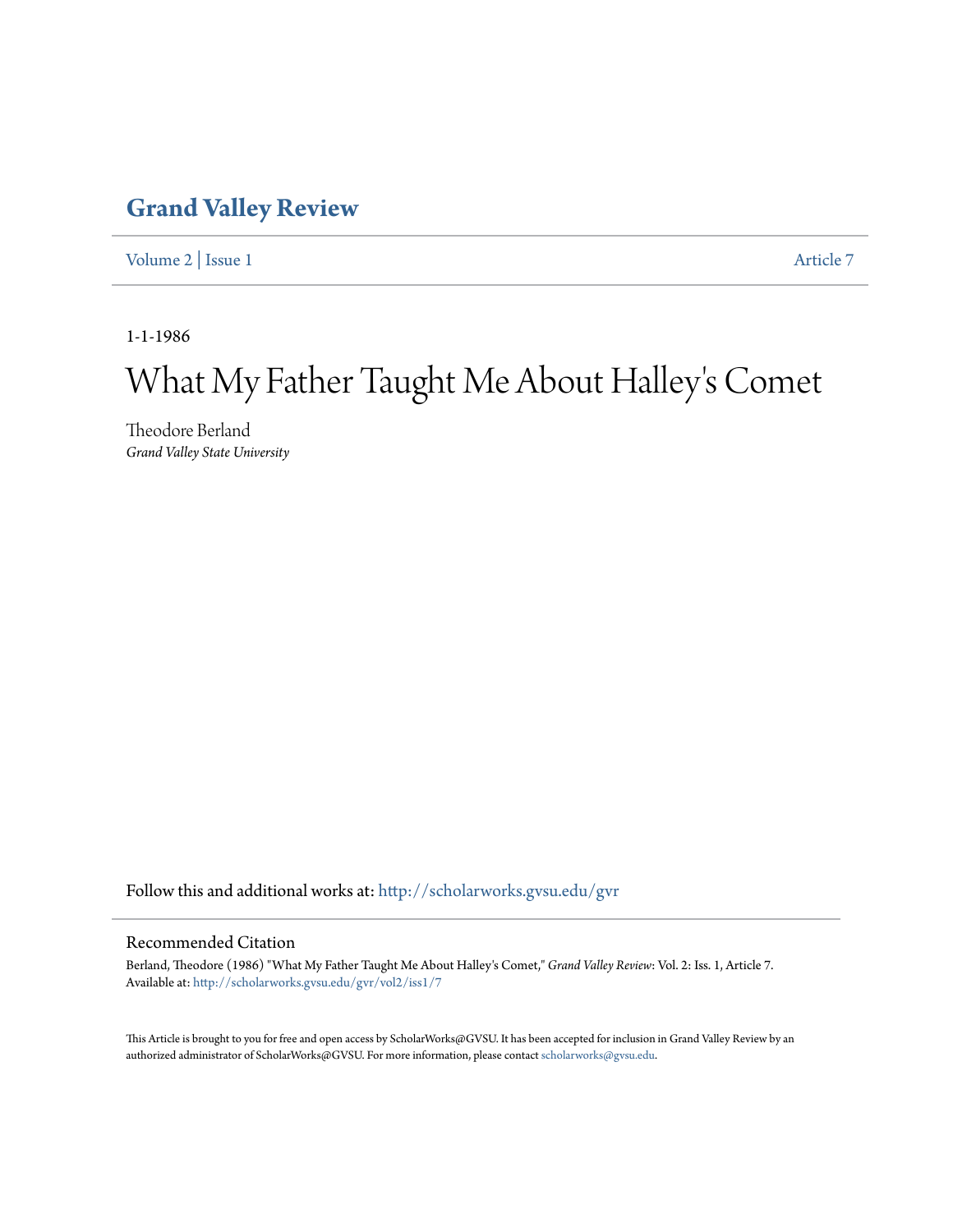#### THEODORE BERLAND

## **What My Father Taught Me About Halley's Comet**

I've been an astronomy buff since I was about 13. A buff, not an advanced amateur or even an astrophile. My observations of the heavens are done in an awe-struck casual way, rather than in a methodical scientific way. The telescope that I lug out to the patio every so often to see the amazing craters of the moon or the incredible rings of Saturn is primitive.

Born and raised in the big city, I only saw the moon and such bright stars as in the Big Dipper regularly when I was growing up. The city limited my view of the rest of the universe. Its glaring neon signs and sentinel-like street lights obscured the heavens after dark. Only on brief escapes to the country was I privileged to see the full splendor of the night sky.

I was so innocent that it actually frightened me while I was on a visit to my aunt at New Buffalo. I was alone, lying on a beach, the rhythmic surf at my feet, the Milky Way fully stretched across the black expanse above me. The sky was punctuated by stars of every level of brightness, and by planets. A shooting star occasionally startled me. I had never before seen such a full display of heavenly starworks. If I ever believed in God it was at that moment when I felt one with the galaxy.

I had another intimate experience with the universe eight years later, during the Korean War, when I was in the U.S. Air Force. I had learned to guide my plane at night by celestial navigation. I found such key stars as Sirius by first identifying such constellations as Orion and its Arc of Capella. Then I took declination angles with a sextant. This was done as I stood under the plastic bubble at the top of the aircraft. From there I could also look down on the outside of the long, cigar-shaped, metallic fuselage, across the top of the wings, and at the tail of the airplane. I could observe the structure sliding across the clouds, which were suspended above the gem-like lights of Texas farmhouses and villages far below. For those few moments I felt god-like there in the heavens, above the world.

Back in civilian life I was no longer afraid of the sky but still awe-struck when I looked up on clear country nights. Even before I owned the telescope, I kept track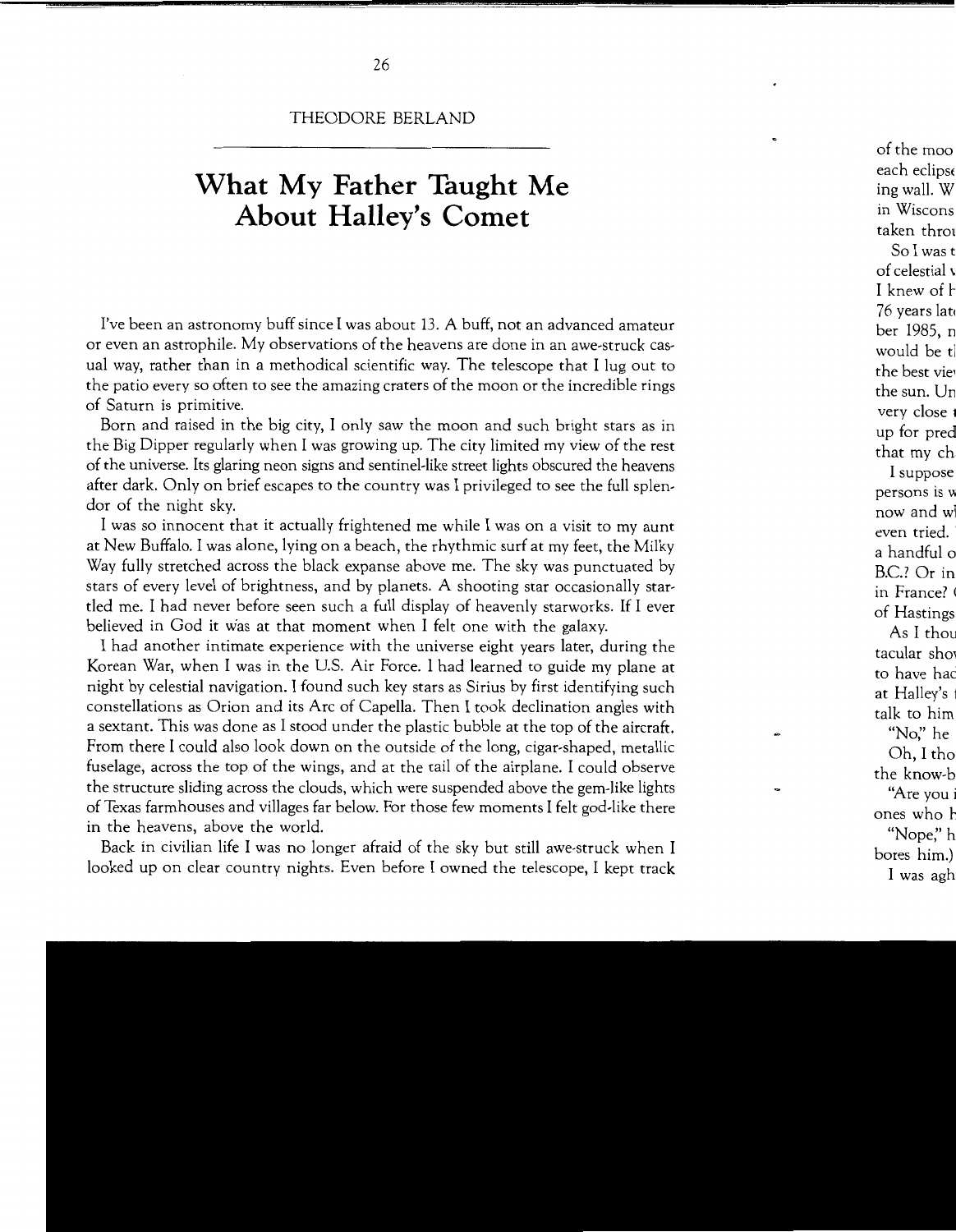of the moon's, the stars', and the sun's marches across the heavens. I tried to observe each eclipse and learned how to use the telescope to project a solar eclipse on a building wall. When I worked at the University of Chicago I visited its Yerkes Observatory in Wisconsin whenever I could in order to see the wonderful photos of the heavens taken through its sharp telescope, still the largest refractor.

So I was thrilled in Fall of 1985 at the prospect of being able to see that most famous of celestial wanderers, Halley's Comet. As a fan (isn't every American?) of Mark Twain, I knew of his astronomical lifespan, born in one year of Halley's Comet and dying 76 years later, in 1910 when it returned. When I actually did see the comet in December 1985, near the Pleiades, it was merely a blur without a tail. I read that Spring would be the best time in 1986 to see the Comet, with March and April offering the best views of the full-tailed Halley, as it started the outbound leg of its orbit around the sun. Unfortunately, at the same time, Halley also slipped into the southern heavens very close to the horizon. I looked in vain, as night skies were overcast. I even got up for predawn sightings, but no view of the comet was possible. Sadly, I realized that my chance was gone, since I certainly will not be around in 2061 to see it.

I suppose that the fact that this comet can only be seen once in a lifetime by most persons is what makes it most fascinating. Still, the vast majority of people who live now and who ever lived in the past have never seen it  $-$  even once. They have not even tried. That means that the 29 recorded visits of this comet were seen by only a handful of earthlings. Who were those who saw Halley's first recorded visit in 240 B.C.? Or in 451 A.D., when Attila the Hun was defeated at the Battle of Chalons in France? Or in 1066 A.D., when the Normans conquered England at the Battle of Hastings?

As I thought about Halley's previous visit, in 1910, when it put on a more spectacular show than this last one, I realized that my father is one of the lucky ones to have had the comet visit twice in his lifetime. Born in 1903, he was 7 years old at Halley's first flyby during his life, and 83 at the more recent flyby. I decided to talk to him about this. Certainly he was as marked by Halley as Mark Twain was!

"No;' he said, "I never saw Halley's Comet in 1910:'

Oh, I thought, you were still too young to realize its importance. I pressed on, still the know-better son.

"Are you interested in seeing it this time? After all, you are one of the few fortunate ones who have had chances of seeing it on two visits."

"Nope;' he answered and changed the subject. (He often does that when a subject bores him.)

I was aghast.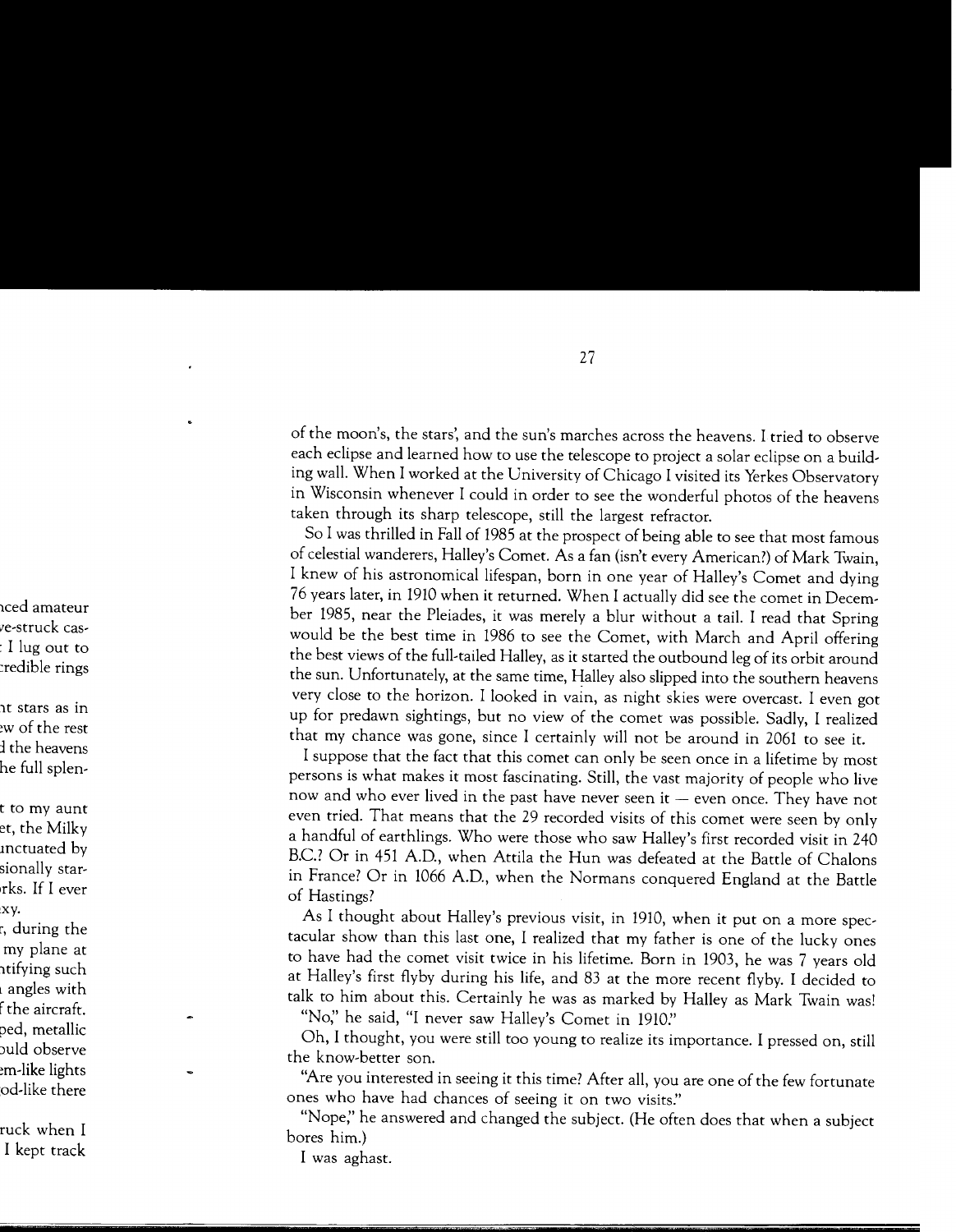I have thought about this a great deal since. I couldn't understand how someone I knew, someone of my own blood, lived through two visits of Halley's comet and didn't care, didn't seem to feel the same fascination I felt, wasn't impelled by the same motivation which made me want to witness celestial history in the making.

Oh well, I said to myself, he never was very interested in nature and science. I always had been, ever since as a child I discovered science books in the local library. But how could he not be captivated by the magic of it all! That was the key word: magic. Of course. Magic was his life. Since his grammar school days, my father has been tinkering and fiddling and fingering magic tricks. He lives magic, has invented scores of tricks, written more than a dozen books detailing how-to-do-it. He had taught me early in my life to be skeptical, to always look for the gimmick, to never accept things at face value. The glitzier the trick, the more suspicious I should be.

It came to me that Halley's Comet was certainly the ultimate glitz. Those detailed 1910 photos of it (some taken at Yerkes) that I stared at on my comet calendar all year or saw in astronomy magazines keenly whetted my appetite to see it this time. The wonderful photos from the space craft passing near the comet, which were published in the newspapers in the Spring, made me want to see it so much with my own eyes.

Of course! Eureka! That was it! Glitz, with a capital Z! I, maker of mass communications, had been manipulated by the mass communications. I had fallen for the gimmick. I had been dazzled by the shine, much as audiences are dazzled by the shine of the illusionist's cabinet before he makes someone disappear or reappear.

Halley had simply taken over where E.T. had left off. Both were objects of media hype. Their pictures, books, and T-shirts were sold; they were used in promoting sales of TV sets. Even if we had all seen the comet, it certainly would not have appeared to be streaking across the sky as it did in pictures of old; rather it would be a very small and faint object among all those uncountable small and faint objects in the night sky that have so long fascinated me (and others).

I asked my father again about Halley.

"Look;' he answered, patiently. "I was living with my family in Poltava when I was 7, when Halley's Comet was around. We Jews in Russia at that time were doing everything we could to stay alive. We lived from day to day, always afraid that the Cossacks would storm into the village again and slash a few more heads. There were times when we didn't see my father for a week or so. We didn't know if he was alive or dead. Then he would come back and we would learn that he had been harbored by friendly Christians in the next village until things quieted down.

"We came to America in 1911. So, I was 8 then and Halley's Comet was gone. But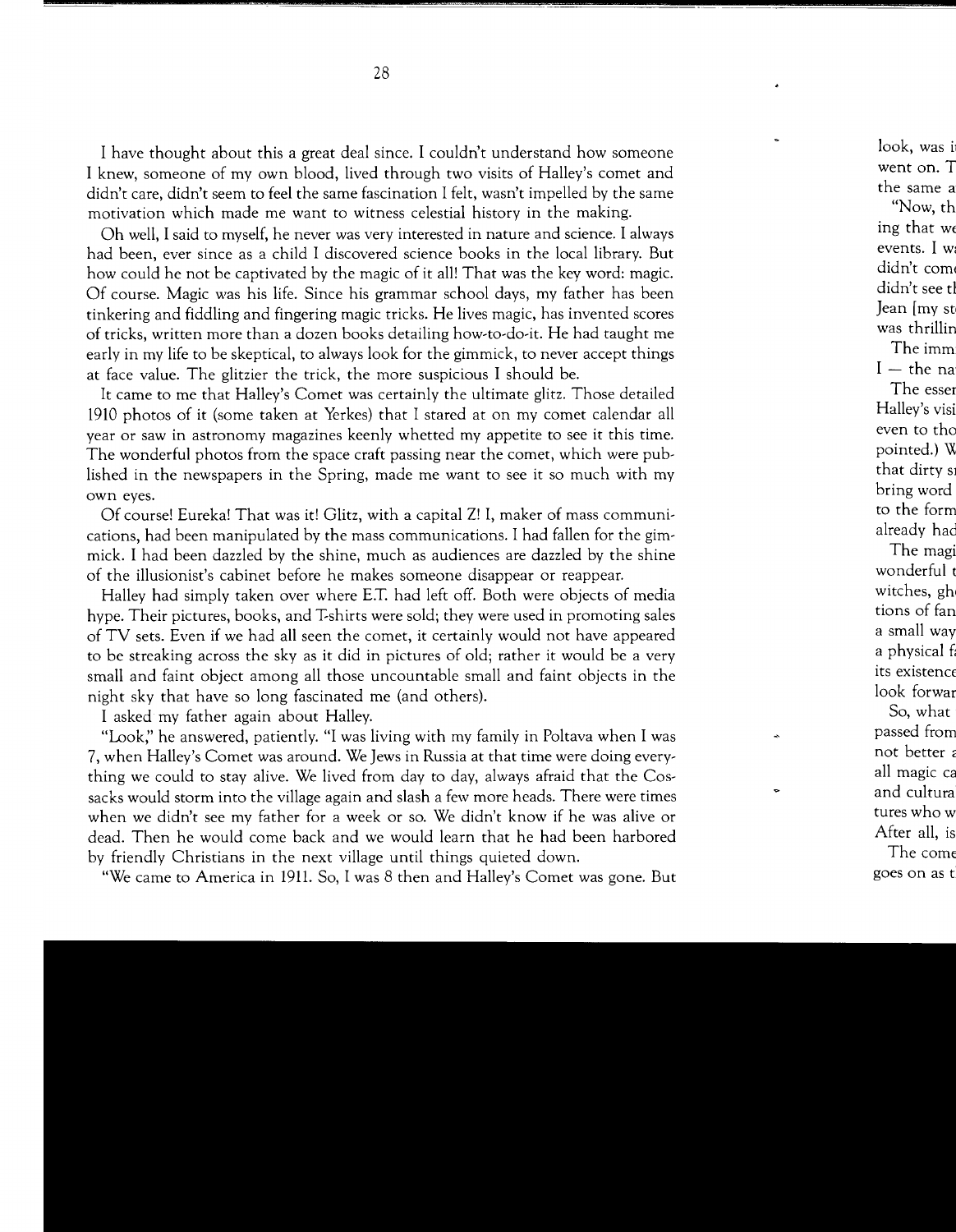look, was it going to change the world? Were the pogroms going to stop? No, they went on. That was a big reason my father packed us all up and left. The world was the same after it came as before it came. The same was true this year.

"Now, the Statue of Liberty, that was something that changed people's lives. During that week around July Fourth I was glued to the TV watching the centennial events. I was thrilled. You know, my mother and my brother and my sisters and I didn't come to America by way of New York. We came in through Baltimore, so I didn't see the statue in 1911. As a matter of fact, I didn't see it until about 1956 when Jean [my stepmother] and I visited New York and took the boat out to see it. That was thrilling!"

The immigrant boy had finally met the Lady, I thought, remembering how thrilled  $I$  – the native born – had been when I visited the statue.

The essence of my father's message was that life would still go on the same after Halley's visit as before. And it has. Halley's comet was at best an interesting sky object, even to those who saw it. (A friend who went to the Galapagos to see it was disappointed.) We know just about as much or as little about it now as before: it still is that dirty snowball on a 76-year periodicity. It is not a celestial messenger; it did not bring word from the Creator of the Universe. It did not bring the startling new clues to the formation of the universe which we expected; at best it confirmed those we already had from observations of less spectacular stellar bodies.

The magic of the comet, as in all magic, is in our heads. We want so for magical, wonderful things to exist that they do  $-$  in our minds. Dragons, unicorns, fairies, witches, ghosts, goblins, Atlantis, King Arthur, and the Wizard of Oz are all creations of fantasy. We know them as well as we know real beings and things. In only a small way is Halley's Comet different: unlike the imaginaries just mentioned, it is a physical fact of our solar system. That is but a small difference. Not the reality of its existence but the magic we attribute to it makes the comet important enough to look forward to every 76 years.

So, what my father taught me on this visit of Halley's Comet is that it is a legacy passed from one generation to the next. It is a lesson to be learned: the comet begs not better and better observations but better and better realizations that any and all magic can blind us. No matter the epoch of humanity, no matter the scientific and cultural sophistication of the age, we human beings are still superstitious creatures who will always want wonder, always want to fantasticate, even about real things. After all, isn't that why we call leading movie actors, leading athletes "stars"?

The comet has passed as close as it will for 76 or so years, and life on this planet goes on as though it never visited. I still track the rise and fall of sun and moon and